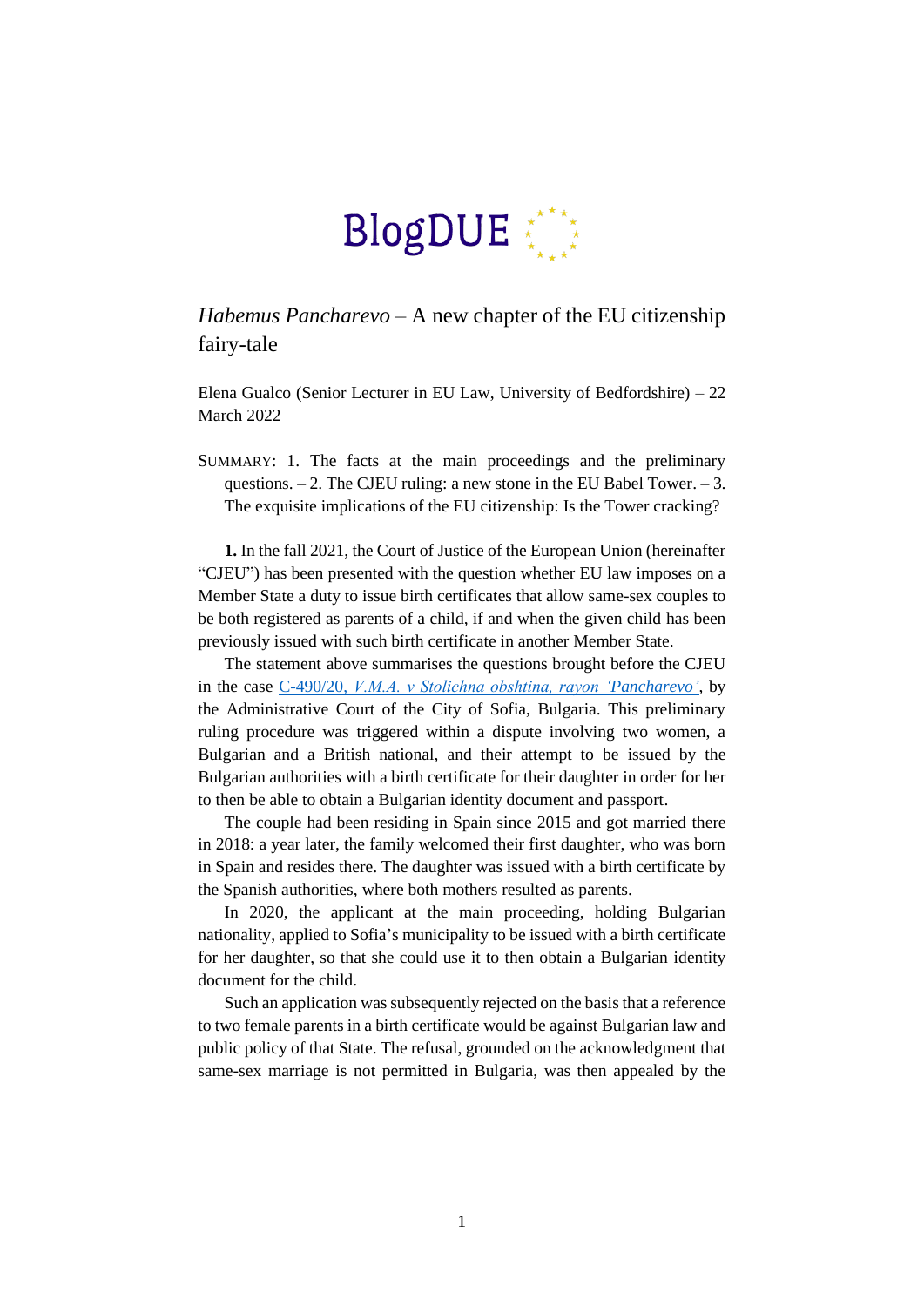applicant and landed before the Administrative Court of the City of Sofia, which in turn sought a clarification from the CJEU.

**2.** The CJEU decision in this case piles up on what is now a consolidated jurisprudence focusing on the effects and implications of the EU citizenship (for a very recent output on the various connotations of the EU citizenship, see D. KOSTAKOPOULOU, D. THYM (eds.), *Research Handbook on European Union Citizenship Law and Policy. Navigating Challenges and Crises*, Cheltenham, 2022, pp. 1-424). As a consequence, the CJEU relatively short decision is quite effective in providing further clarifications on how the EU citizenship operates and more particularly in clarifying to what extent Bulgarian authorities' refusal to issue a birth certificate including both mothers as the child's parents had resulted into an infringement of EU law (an insight on this ruling is also provided by P. DE PASQUALE, *Cittadini LGBTIQ tra uguaglianza e discriminazioni*, in *Studi sull'integrazione europea*, 2021, pp. 493-508, at 499).

While the [Advocate General \("AG"\)](https://curia.europa.eu/juris/document/document.jsf?text=&docid=239902&pageIndex=0&doclang=EN&mode=lst&dir=&occ=first&part=1&cid=406270) Opinion of 15 April 2021 had been split in two, covering a first scenario where both the applicant and her daughter were to be EU nationals, and then a second scenario, where only the mother held the EU citizenship, the Court's reasoning mainly targets the former, i.e. the situation where the applicant's child was a Bulgarian national, and thus a EU citizen under Art. 20(1) TFEU. Before tackling the reasoning of the Court, it should be noted how the substantive implications of the decision – and the enjoyment of free movement rights under EU law – would not be affected by the child not being a EU national: as clarified by both the AG and the CJEU, should the daughter not qualify as EU national, she would still be entitled to access derivative free movement rights by virtue of one of her parents being a EU national (see, *ex multis*, S. MANTU, P. MINDERHOUD, E. GUILD, *EU Citizenship and Free Movement Rights. Taking Supranational Citizenship Seriously*, Immigration and Asylum Law and Policy in Europe Series, Vol. 47, Leiden, 2020, pp. 1-434; K. LENAERTS, *EU Citizenship and the European Court of Justice's 'Stone-by-Stone' Approach*, in *International Comparative Jurisprudence*, 2015, pp. 1-10).

Once clarified this preliminary point, the Court's reasoning is articulated around two main aspects. A first element lies on the necessity to balance the rights (and obligations) stemming from the EU legal system, and the EU citizenship in particular, with the absolute (?) sovereign power, and thus discretion, Member States hold when laying down the rules governing individuals' personal and civil status. A second aspect of the analysis involves the need to assess to what extent the refusal to issue a birth certificate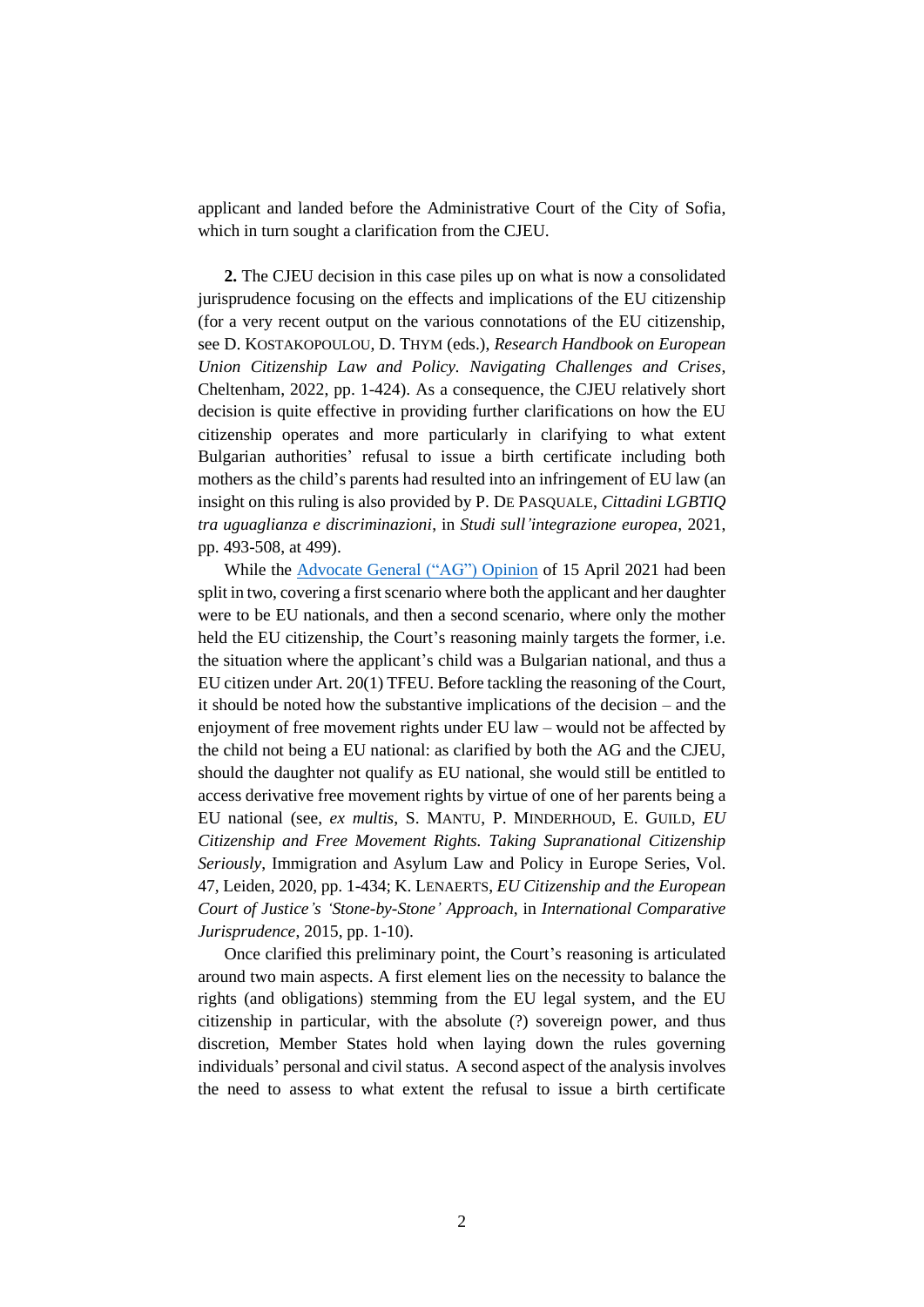accommodating homosexual parenthood could hinder the freedom of EU nationals to move across the EU, and if such refusal could somehow be justified.

On the first element of the investigation, the Court notes that Member States have full competence in setting up the conditions for acquisition and loss of nationality, as well as in defining the rules on marriage and parentage. Nevertheless, as already pointed out in *Coman* (C-673-16, *[Relu Adrian](https://eur-lex.europa.eu/legal-content/EN/TXT/PDF/?uri=CELEX:62016CJ0673&from=EN)  [Coman, Robert Clabourn Hamilton, Asociația Accept v Inspectoratul General](https://eur-lex.europa.eu/legal-content/EN/TXT/PDF/?uri=CELEX:62016CJ0673&from=EN)  [pentru Imigrări and o.](https://eur-lex.europa.eu/legal-content/EN/TXT/PDF/?uri=CELEX:62016CJ0673&from=EN)*), the actual exercise of these competences require Member States to accommodate the freedom conferred to all EU nationals to move and reside freely in the EU Member States, and thus a need to recognise – for that purpose – "the civil status of persons that has been established in another member State in accordance with the law of that Member State" (para. 52).

Once clarified that  $-$  given the features of the dispute  $-$  the Bulgarian authorities' decision not to issue the birth certificate affected the individual's actual possibility to be issued with an identity card or a passport, and thus her capacity to move freely across the EU, the Court could easily conclude this will result in an obstacle to the free movement and ultimately jeopardise the individual's right to "lead a normal family life, together with their family members, both in their host Member State and in the Member State of which they are nationals when they return to the territory of that Member State" (para. 47).

The scenario above could only be revisited in case of a justification under Art. 4(2) TEU, whereby EU law is committed to respect Member States' national identities. Despite the Bulgarian authorities' attempt to motivate the refusal to issue the requested birth certificate on public policy reasons – and particularly on its inconsistency with Bulgarian Constitution and Bulgarian family law – the Court outlines two points preventing the justification under Art. 4(2) TEU from operating. First, the Court recalls how any "derogation from a fundamental freedom should be interpreted strictly", the public policy exception thus requiring "a genuine and sufficiently serious threat to a fundamental interest of society" (para. 55). Second, the Court focuses on the human rights implications triggered by the Bulgarian authorities' refusal. As a further clarification on how the justification under Art. 4(2) TEU shall operate, the CJEU points out how all national measures capable of hindering the exercise of the free movement of EU nationals and their family members across the EU – whether justified or not – require compliance with the EU provisions on fundamental rights and the [Charter of Fundamental Rights](https://eur-lex.europa.eu/legal-content/EN/TXT/PDF/?uri=CELEX:12012P/TXT&from=EN) of [the European Union](https://eur-lex.europa.eu/legal-content/EN/TXT/PDF/?uri=CELEX:12012P/TXT&from=EN) (EUCFR) in particular. In the given case, the refusal to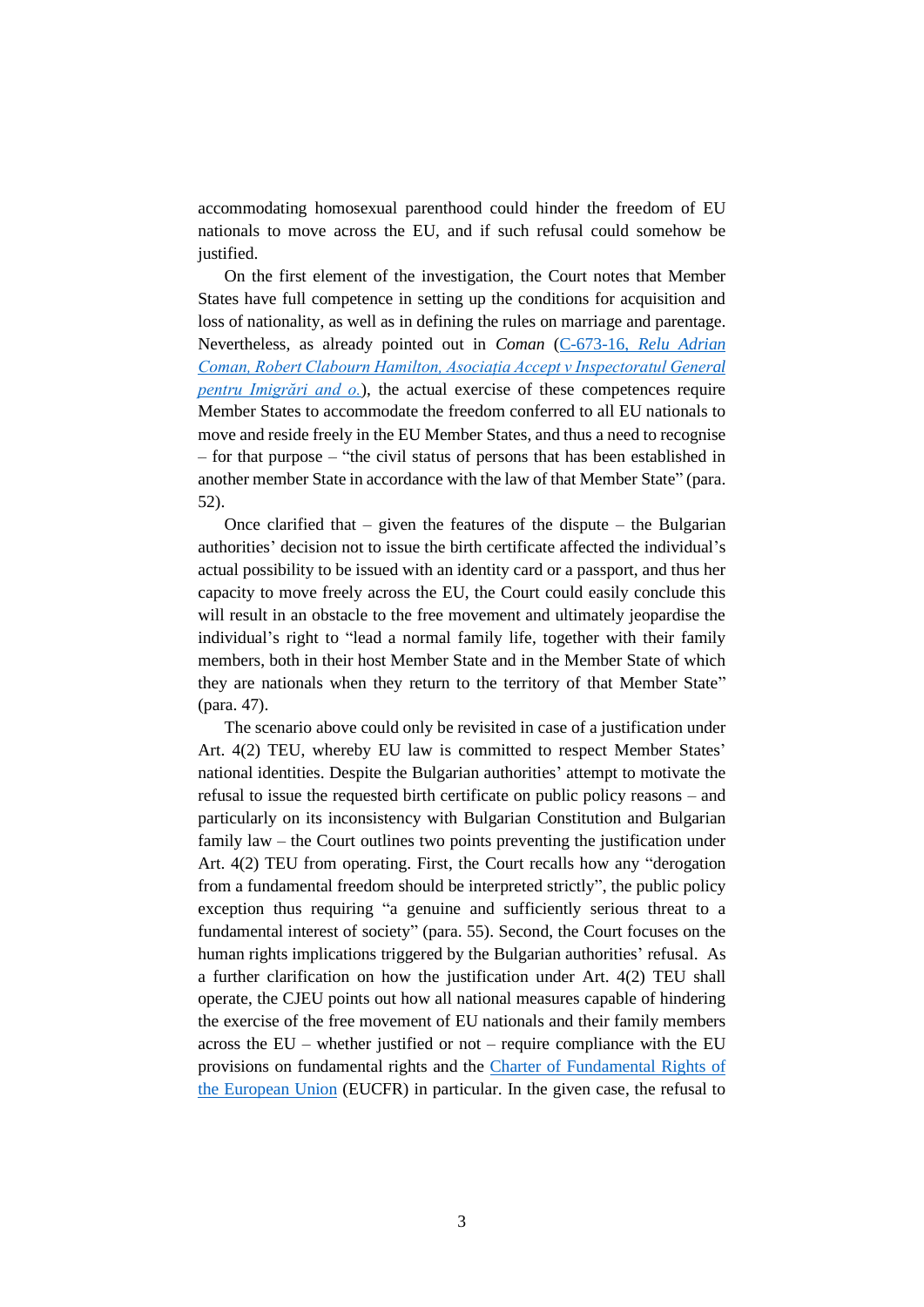issue the requested birth certificate will result in depriving "the child of the relationship with one of her parents when exercising her right to move and reside freely" within the EU, or the exercise of that right will be made "impossible or excessively difficult in practice on the ground that her parents are of the same-sex" (para. 65). Such a scenario conflicts with at least two provisions of the Charter, Art. 7 EUCFR on the right to respect for private and family life and Art. 24 EUCFR enunciating the best interests of the child principle, and ultimately result in a breach of EU law.

**3.** Since its inception, the EU citizenship has proven its great capacity to evolve and to adapt to almost all new circumstances.

The CJEU case-law focusing on the scope and effects of the EU citizenship has in fact built a solid jurisprudence that made of this status (one of) the *enfant(s) prodige(s)* within the EU legal order, to the point of accepting – if not an abusive – certainly a very utilitarian reliance on it (see, for instance, C-200/02, *[Kunqian Catherine Zhu and Man Lavette Chen v Secretary of State](https://eur-lex.europa.eu/legal-content/EN/TXT/PDF/?uri=CELEX:62002CJ0200&from=EN)  [for the Home Department](https://eur-lex.europa.eu/legal-content/EN/TXT/PDF/?uri=CELEX:62002CJ0200&from=EN)*). Notwithstanding the above, the common thread within the CJEU rulings has been and still is to require EU free movement rights to be somehow at – potential or actual – stake.

The CJEU most recent jurisprudence, however, shows a slight change of focus. While in the earlier decisions the EU citizenship status would serve one specific purpose  $-$  i.e. enabling the free movement rights by removing any obstacle – an additional goal seems to have now arisen. The EU citizenship has now become the key for boosting the principle of mutual recognition to a new level, where Member States' compliance with the obligation to "trust each other" entails the necessity of accommodating higher (and eventually harmonised?) thresholds in the field of EU equality law, and within the protection of human rights more in general (A. YONG, *Free movement or fundamental rights? EU citizenship as a legal gateway to fundamental rights protection*, in D. KOSTAKOPOULOU, D. THYM (eds.), *Research Handbook on European Union Citizenship Law and Policy: Navigating Challenges and Crises*, cit., pp. 149-164).

On this point, *Pancharevo* ruling is quite eloquent. As already seen in *Coman*, the CJEU not only clarifies that there is a duty to recognise people civil and personal status whenever a given status has been acquired in a EU Member State, but it also highlights that such status shall be reflected into the scope of application *ratione personae* of [Directive 2004/38/EC.](https://eur-lex.europa.eu/legal-content/EN/TXT/PDF/?uri=CELEX:32004L0038&from=EN) Such an approach, that can and should certainly be welcomed in light of enhancing the rights of EU nationals and their family members, presents the added value of boosting the applicability of Directive 2004/38: it could easily be argued that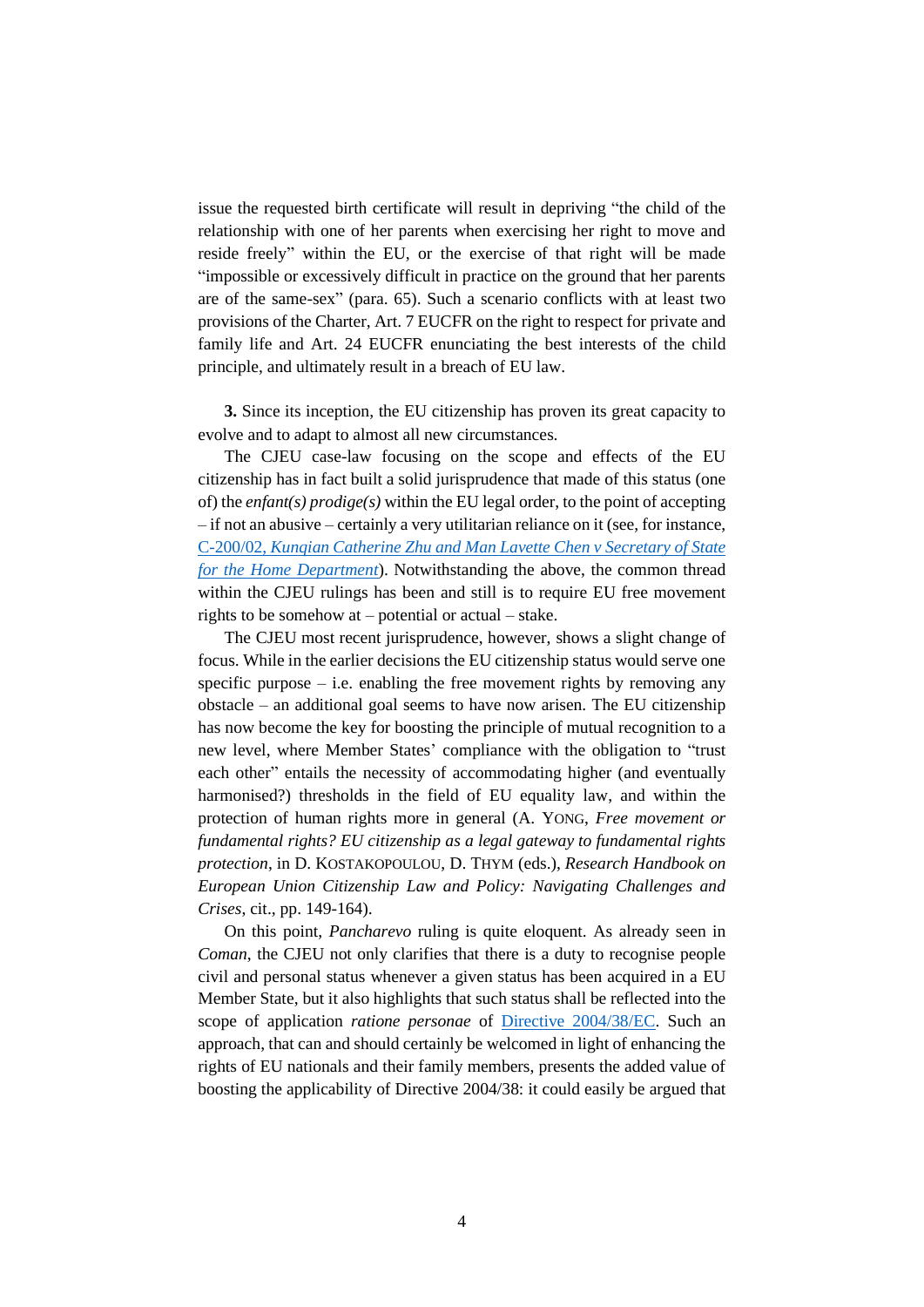any new form of "marriage" introduced at domestic level will trigger a presumption for such status to be possibly accommodated in all cross border situations within the EU Member States.

If the enhanced approach towards the potentialities of the EU citizenship should not interfere with the substance of family law provisions of the EU States, its effects go beyond the situation where an individual intends to move across EU countries. As also highlighted by the CJEU in *Pancharevo*, the recognition of a parental relationship, and of personal status more in general, ultimately ensure the respect of individuals' fundamental rights by enabling the enjoyment of the right to enjoy family life (para. 61).

In this context, at least two observations are required.

A first aspect concerns the reference to Members States' and the EU duty to protect the right to family life as expressed in the EU Charter of Fundamental Rights and in the [European Convention on Human Rights.](https://www.echr.coe.int/Documents/Convention_ENG.pdf) On the one hand, Art. 7 EUCFR shall have the same meaning and scope of Art. 8 ECHR (see Art. 52(3) EUCFR and the [Explanations Relating to the Charter](https://eur-lex.europa.eu/legal-content/EN/TXT/PDF/?uri=CELEX:32007X1214(01)&from=EN)  [of Fundamental Rights\)](https://eur-lex.europa.eu/legal-content/EN/TXT/PDF/?uri=CELEX:32007X1214(01)&from=EN); on the other hand – via the CJEU jurisprudence – it seems the scope of Art. 7 EUCFR has to some extent gone beyond the one of Art. 8 ECHR. The reference to the child having a right to have a 'normal' family life by suggesting that in order for the daughter to fully enjoy her fundamental rights she would have to be able to live with their parents in each and every EU State, discloses an attempt to include the concept of 'family unity' into the meaning of 'family life'. Such conclusion, supported by the CJEU more recent case-law, and its approach in enhancing the potential of the EU citizenship, is grounded on an interpretation that departs from the statusquo approach of the European Court of Human Rights (ECtHR) when dealing with Art. 8 ECHR. As a matter of fact, in the context of migration, and in scenarios where families sought to move to or be reunited in a contracting State to enjoy family life there, the ECtHR has elaborated a technique, known as the 'elsewhere approach', to distinguish the circumstances where a State has a duty to allow the fulfilment of family unity within its territory, from those where such duty does not exist. These latter would be all situations where family unity could lawfully be achieved elsewhere (ECtHR, *[Abdulaziz,](https://hudoc.echr.coe.int/eng#{%22fulltext%22:[%22abdulaziz%22],%22documentcollectionid2%22:[%22GRANDCHAMBER%22,%22CHAMBER%22],%22itemid%22:[%22001-57416%22]})  [Cabales and Balkandali v the United Kingdom](https://hudoc.echr.coe.int/eng#{%22fulltext%22:[%22abdulaziz%22],%22documentcollectionid2%22:[%22GRANDCHAMBER%22,%22CHAMBER%22],%22itemid%22:[%22001-57416%22]})*, paras. 67-68; *[ECtHR,](https://hudoc.echr.coe.int/eng#{%22fulltext%22:[%22jeunesse%22],%22documentcollectionid2%22:[%22GRANDCHAMBER%22,%22CHAMBER%22],%22itemid%22:[%22001-147117%22]})  [Jeunesse v the Netherlands](https://hudoc.echr.coe.int/eng#{%22fulltext%22:[%22jeunesse%22],%22documentcollectionid2%22:[%22GRANDCHAMBER%22,%22CHAMBER%22],%22itemid%22:[%22001-147117%22]})*, para. 107).

In light of *Pancharevo*, one may wonder whether – via the accommodation of the EU citizenship – the CJEU has triggered Art. 53 EUCFR, maximising the standard of protection of the fundamental right to private and family life, at least in cross-border situations.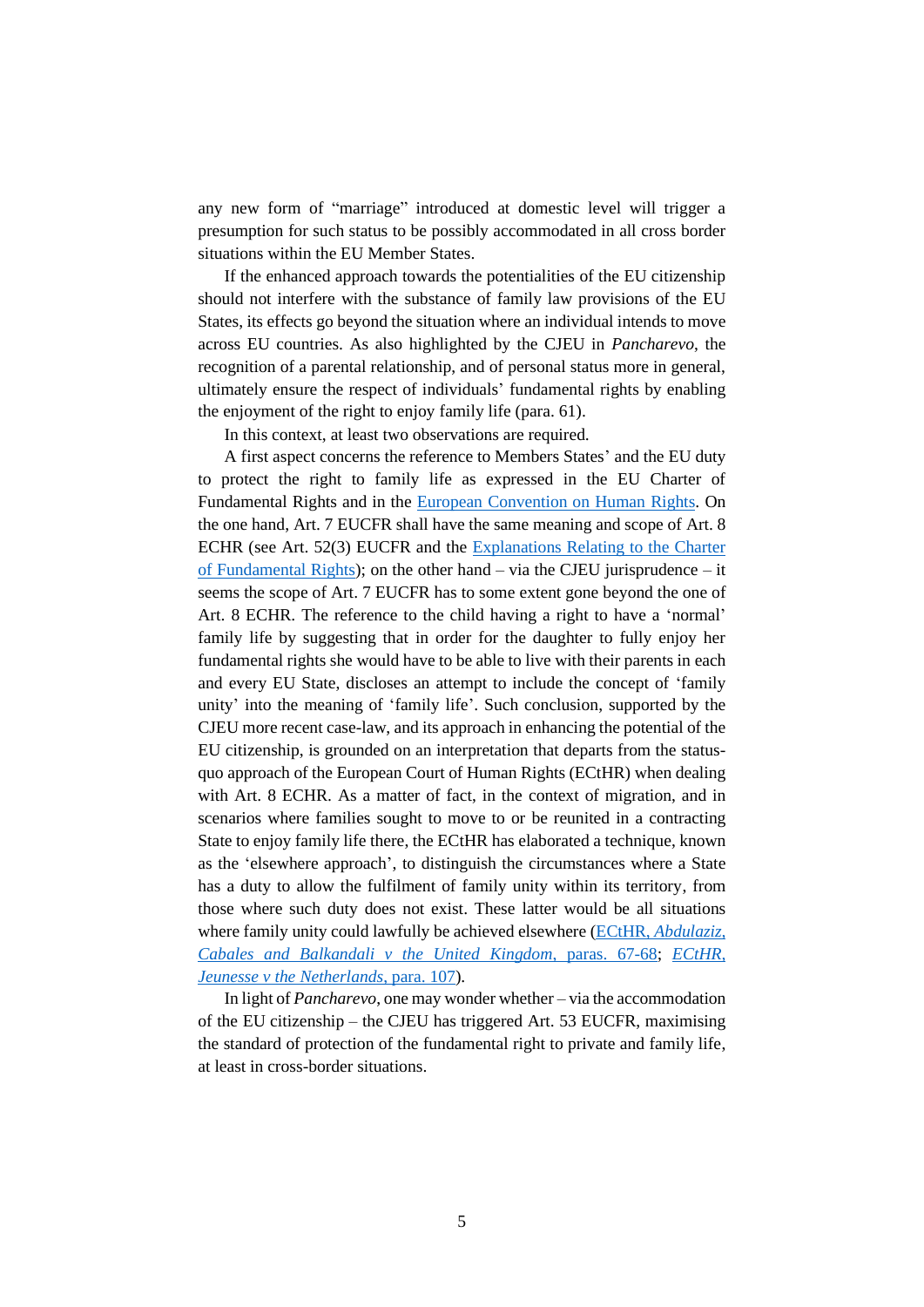A second set of observations focus instead on the intersection between the enjoyment of free movement rights and that of the right not to be discriminated against. Among the reasons behind the Court's ruling stating the unlawfulness of the Bulgarian authorities' refusal, the Court mentioned the necessity – under Art. 7 of the [UN Convention on the Rights of the Child](https://www.unicef.org.uk/what-we-do/un-convention-child-rights/) (CRC) – to ensure that the child of a homosexual couple is not discriminated against on the grounds of her/his/their parents' gender or sexual orientation. This not only represents a 2.0 effect of the free movement rights under the TEU, but, as already seen, it proves once again that equality also works by proxy, i.e. for the benefit of those individuals that are exposed to discrimination because of their ties with another individual whose personal circumstances fall under a 'protective ground' (on this, in the field of non-discrimination on grounds of disability, see C-303/6, *S. Coleman [v Attridge Law and Steve Law](https://eur-lex.europa.eu/legal-content/EN/TXT/PDF/?uri=CELEX:62006CJ0303&from=EN)*).

The scenario just described shows a commitment towards the implementation of the so-called mainstream equality, however, it presents a flaw. The interpretative path set up by the CJEU results in fact into a disparate treatment between cross border situations and purely domestic ones: while these two situations necessarily need to be distinguished on the basis of the presence/absence of a cross-border element, such a distinction should never result into a form of discrimination. With such a disclaimer in mind, the CJEU current approach exposes EU law to at least two possible issues. A first issue concerns the circumstance that only married couples would benefit from the enhanced interpretation of the concept of 'mutual recognition' currently offered by the CJEU: as a matter of fact, the wording of Art.  $2(2)(b)$  of Directive 2004/38 clarifies that, unless domestic law also provides for samesex partnership, Member States do not have an obligation to allow the free movement rights of same-sex couples that registered their union in another Member State (P. DUNNE, *Coman: vindicating the residence rights of samesex "spouses" in the EU*, in *European Human Rights Law Review*, 2018, pp. 383-389). A second concern lies on the concept of reverse discrimination: given that the CJEU jurisprudence necessarily applies to cross-border couples only, purely domestic – yet comparable – situations are prevented from acceding 'family unity' and thus enjoying family life, with the ultimate result that – at least in some circumstances – families will be discriminated against only because they share the same nationality and have not otherwise triggered a cross-border element (of this idea, also A. TRYFONIDOU, *The EU Top Court Rules that Married Same‑Sex Couples Can Move Freely Between EU Member States as "Spouses": Case C‑673/16, Relu Adrian Coman, Robert Clabourn Hamilton, Asociaţia Accept v Inspectoratul General pentru Imigrări, Ministerul Afacerilor Interne*, in *Feminist Legal Studies*, 2019, pp. 211–221).